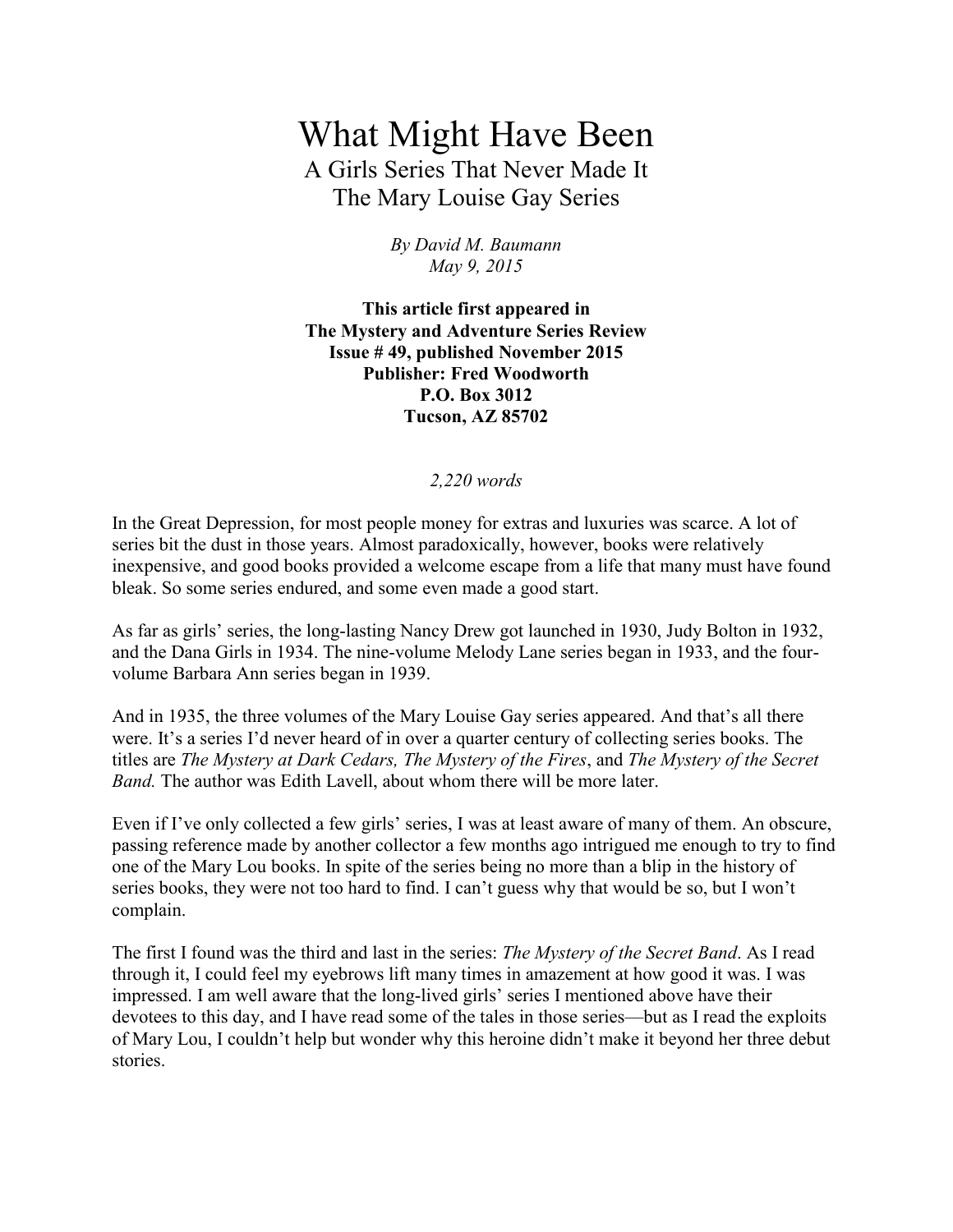After I read this one, I was able to find the first without too much trouble. I also found the middle volume, but not in a format that matched the other two. That was okay, but as a collector I really like to have all the books in a series to be in the same format. Imagine my surprise when I had all but given up and then walked into a used bookstore and found it in the children's section—in very good condition, in dust jacket, for less than the price of lunch for two at McDonald's. It was one of those "great find" moments in series book collecting, all too rare now because of internet use by collectors, the demise of used bookstores, and the gradually diminishing number of desirables to be found anywhere at all.

The author, Edith Lavell was born on March 11, 1892. She lived in Philadelphia nearly all her life and died there on April 26, 1957. From information provided by James Keeline, I learned that she was the daughter of Harper and Brothers vice president, Daniel R. Harper (1855-1910). She attended Swarthmore College where she received an A.B. in economics in 1914. She married Victor L. Lavell in 1914. She was a director of Girl Scouts in Philadelphia in the early 1920s which led to her Girl Scout series published by A. L. Burt, ten volumes that appeared 1922-1925. She later produced the Linda Carlton aviation stories, five volumes that were published 1931-1933—another Depression-era girls' series. Her Mary Louise Gay series were her third and last published series.

Well, then, the Mary Lou books: first, the cover artwork is intriguing. Each one shows a scene from the book that takes place in a forest. They are dark and mysterious, both inviting and calling for wariness. The overall color is dark green. The lettering on the titles is well designed to be both easily readable as well as imaginative. Had I seen any of these in a bookstore without knowing anything about them, I'd have paused and picked it up. There are no internals but a frontispiece, each of which is a rather poor black and white redo of the same scene on the cover.

What of the stories? Mary Lou is a sixteen-year-old girl who is the daughter of a noted police



detective. On the first page of the first book, she is described as "a pretty girl of sixteen, with dark hair and lovely brown eyes and long lashes that would make an actress envious." She lives in a small town never placed clearly on the map, but a couple hours' drive from Philadelphia and several hours' drive from the Hudson River therefore, probably rural New York or eastern Pennsylvania.

*The Mystery of Dark Cedars* begins when Mary Lou and her friend Jane Patterson rescue a kitten form where it is trapped in a tree, and deliver the beloved kitten to its owner Miss Grant, a miserly old spinster who lives on the edge of town in a big house called Dark Cedars. They learn that a girl slightly younger than their age named Elsie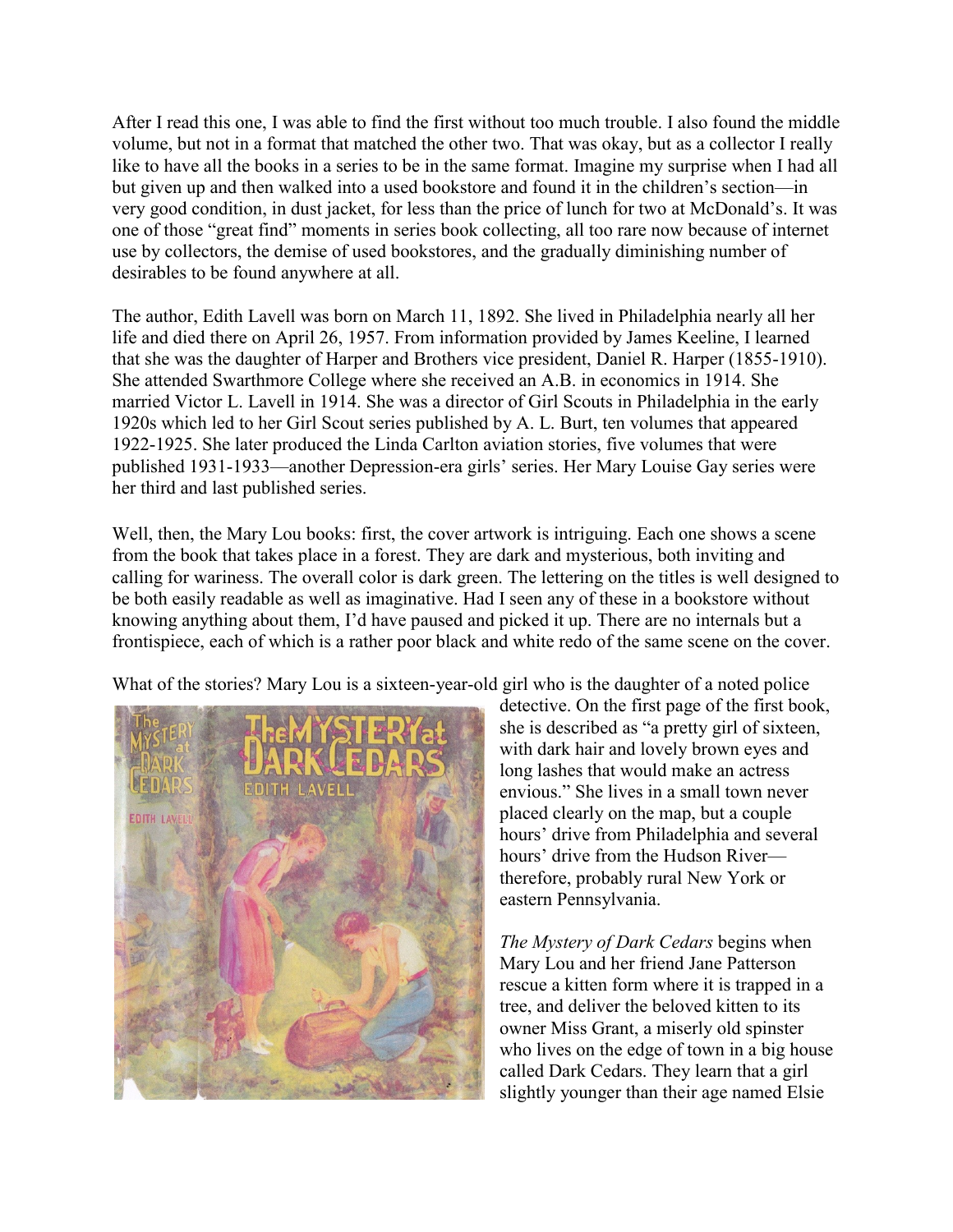lives in the house and is treated almost as a slave. Miss Grant is her aunt, and Elsie had to go to her aunt's house when her parents were killed in an accident. Because Miss Grant is a miser, Elsie has no decent clothes to go to school in, so she has become almost a recluse, forced to work at Dark Cedars.

This outrages Mary Lou and Jane, who determine to do something about it so that Elsie can go to school and make friends her own age. Things become very complicated when Miss Grant's safe is robbed of several thousand dollars in cash and a ruby necklace, and the aunt is certain that Elsie is the thief. The girls are hard put to it to determine what really happened, who the thief is, and why the theft occurred. The mystery is well-plotted, tightly wound, and absorbing. More than merely figuring out who did it, there is also danger as Mary Lou in one scene is caught in the trunk of a car of one suspect as she tries to trail him, and in another is wrapped up in a blanket, tied up, and thrown into a closet.

The resolution is satisfying, with proper clues sprinkled throughout the story but none of them obvious, so that the reader, along with Mary Lou, can wrinkle his or her brow trying to unravel the mystery.

In *The Mystery of the Fires*, Mary Lou and her family go on summer vacation for a whole month in Shady Nook, a snoozing kind of place with only a few residents. "Just the mountains and the woods and the lovely Hudson River," as Mary Lou describes it to Jane. "Only a half dozen bungalows, so that everybody knows everybody else. It's all friendly and nice." The Gay family has gone to this place every year for some time, and look forward to their annual vacation.

Except that when they arrive, they learn that one of the bungalows had just been burned to the ground by an as-yet-unknown arsonist. Before too long, other bungalows are also torched. Who is responsible? What is the motive? Mary Lou and Jane, who has come to



spend the vacation with the Gays, work to solve the puzzle. Jane, however, becomes more interested in one of the other residents, a young man who is pleasing and unassuming, even though he comes from a wealthy family that owns most of the land around. When he is accused of starting the fires and taken away by the police, the mystery becomes more personal.

The resolution is slow in coming, but layer by layer what is obscure becomes clearer. What happens to Mary Lou when the guilty party realizes that she is close to finding the solution is one of the most frightening passages I've read in a series book—all the more so since I have heard cases like it that happened in real life. It couldn't happen today, but it was quite possible in the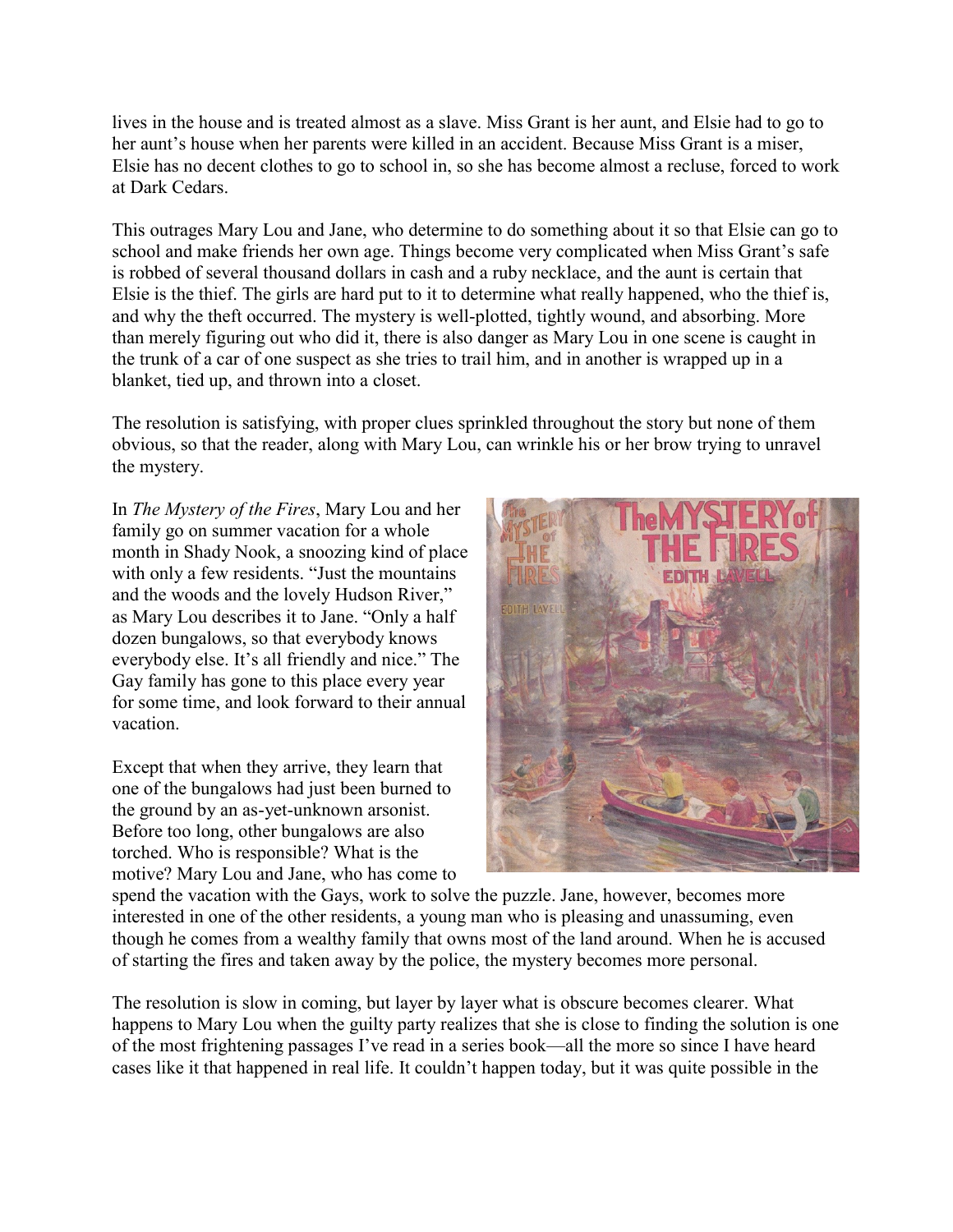1930s. In reading *The Mystery of the Fires*, I never saw it coming, and when it did happen, I thought that not even Ken Holt and Sandy Allen could get out of this one.

But in the end, justice prevails, and the reader is moved and impressed by the loyalty of Mary Lou's friends. Indeed, that's one of the many strengths of this series: in none of the stories does Mary Lou solve everything single-handed. She does most of the work, but in the end, she needs, and welcomes, the help of others.

It might be said that the resolution to this story is a little too tidy, but we must keep in mind that this is, in fact, a juvenile and that sometimes that happens in such stories. While the guilty party is indeed brought down, one may well wrinkle one's brow over the facile, smug, half-wits who cooperate without question in the means by which Mary Lou's investigation is muzzled; or with the release of the friend who had been falsely accused without any kind of comeuppance for the jerk who made the accusation. These parts of the story are less than satisfying, but I have noticed that in many such stories the vindication of the innocent is rarely accompanied by any chagrin for those who were quick to condemn, or any apology from them, either. Maybe, however, that is more true-to-life than we would wish.

The characters are neither two-dimensional nor formulaic. Each has an individual personality, well drawn and consistently portrayed throughout the series. Father is strong and loving and mother is caring and insists on responsible behavior, but both allow Mary Lou to be on her own—these are not the usual "series book parents" who have to be out of the picture for the hero or heroine to be able to function. Friend Jane is a little flighty and not entirely reliable, but she is loyal. Boy friends Max Miller and Norman Wilder are good lads, interested in cars, a little "roosterish" without being overbearing or shallow—and are willing to put real costly effort and commitment into helping when that is needed.

And Mary Lou herself? Well, she is strong and tenacious when it comes to solving a mystery, dedicated to seeing justice prevail especially when an underdog is in need, and she is thoroughly female without being prissy. But she seems to have no scruples when it comes to doing what she wants to do, even if it means going against what her mother says ("Make sure you're home by 9:30." "I will." followed an hour later by, "Let's get in the trunk of this suspect's car and see where he takes us" even though she has no idea where he's going and has no way to get back home from wherever it is they end up.)

It doesn't faze her to break into a house to see if what she's seeking is found there, or even ripping open someone's valise to see if the stolen goods are inside. "Don't worry, Jane. If he's innocent, we'll buy him a new one." One can wonder at this lack of propriety, but to put the best face on it, it can be refreshing to have a heroine who's obviously imperfect, and who, when confronted with it later, can drop her eyes in shame and admit it. Her misbehavior is never held up as the way to go. Lavell is *not* teaching us that the end justifies the means; she is telling us that even good guys are not perfect.

*The Mystery of the Secret Band* begins when Mary Lou's father asks her to work undercover at a modest apartment house for women in Philadelphia whose residents have suffered a rash of thefts. Mary Lou's father, impressed with his daughter's detective work in the previous two